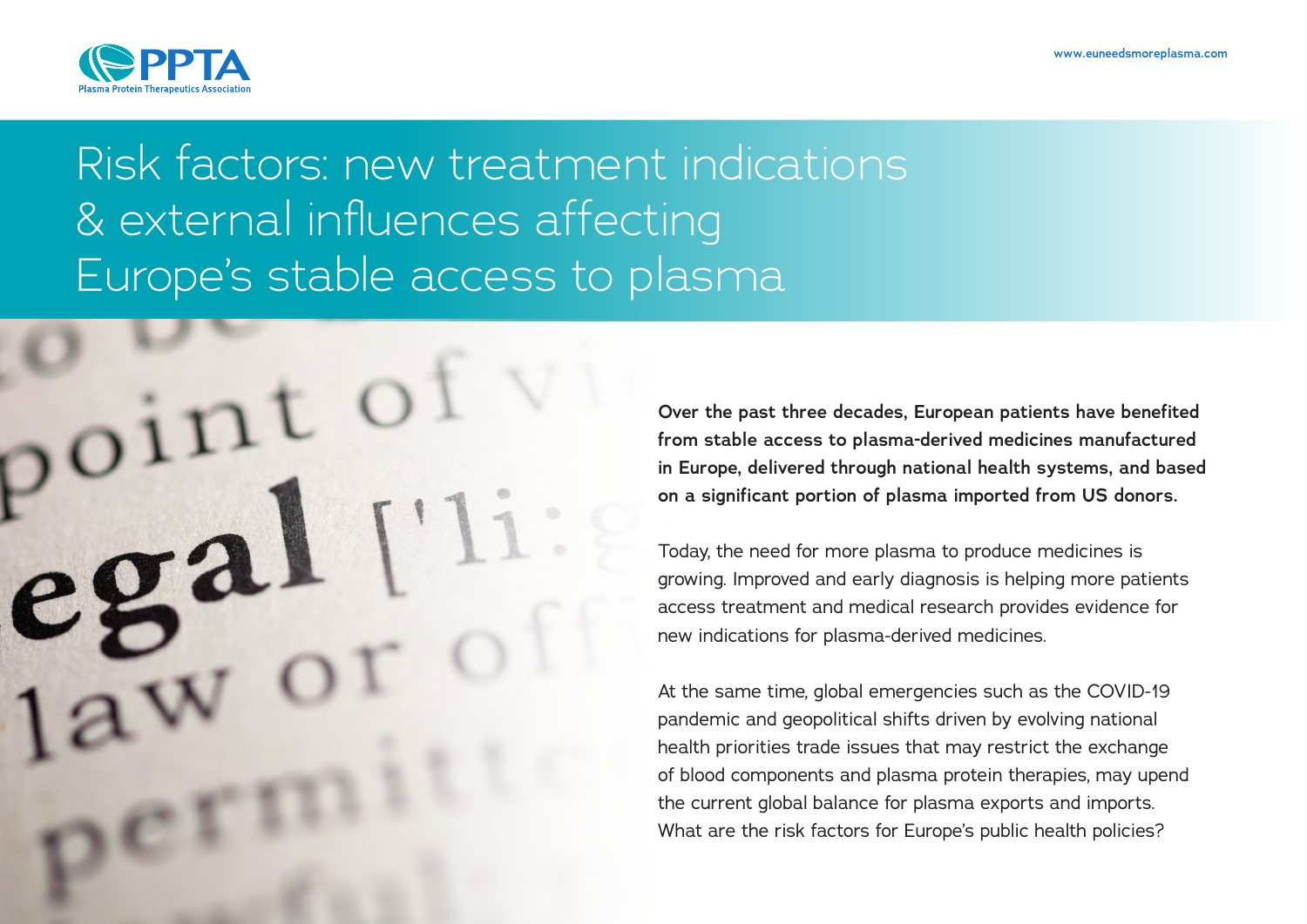## External issues & risks – plasma in the geopolitical landscape

#### **Ensuring stable plasma donations for this critical resource**

**Plasma and its derived medicines are a critical health resource that patients in every country need to manage and a wide range of critical health conditions.** 

Plasma is partly recovered from blood given to the national blood bank system, by donors giving plasma directly and partly imported from donors in other countries. In this light, emerging medical treatment trends and shifting politics that can affect the global health landscape risk disrupting access to the donated plasma – especially for plasma that is imported.

The sudden emergence of COVID-19 is an important lesson for plasma donation planning and risk management policies. While the donation situation in Europe has remained predictable over the years, the pandemic shows the reality of how the donation landscape can change rapidly and without warning. Overnight, the lockdown across Europe and globally in 2020 has severely reduced the number of donors and donations. The result was fewer donations of blood and plasma in most European countries.

### **Factors influencing increased need for plasma and derived medicines**

#### **The need for plasma to produce plasma-derived medicines has been growing steadily in recent years, driven by several factors:**

- The increased precision of medical diagnostics means that more people are identified with conditions that these medicines can treat.
- More people are being diagnosed early and those under treatment are living longer.
- More clinical evidence is emerging to show the benefits of plasma-derived medicines to treat patients with a variety of disorders.
- Increased awareness helps lead early identification of rare diseases in many patients that can benefit from plasmaderived medicines.
- $-$  Progress of medical research<sup>29</sup> that identifies new areas where these medicines will bring life-changing and saving treatments, for example:
- Immunoglobulins to boost immunity and prevent infections in patients with secondary antibody deficiencies caused by chemotherapy or immunosuppressive therapy.
- Immunoglobulins in patients in pre- and post-allogeneic haematopoietic stem cell transplant.
- Plasma to produce hyperimmune treatments that are highly effective against hepatitis A, measles, chickenpox and rubella. Plasma-derived medicines also show potential to control other types of viral infections; and for 'passive immunity' treatments, where plasmabased antibodies are given directly to patients.
- Albumin to treat patients with decompensated cirrhosis.